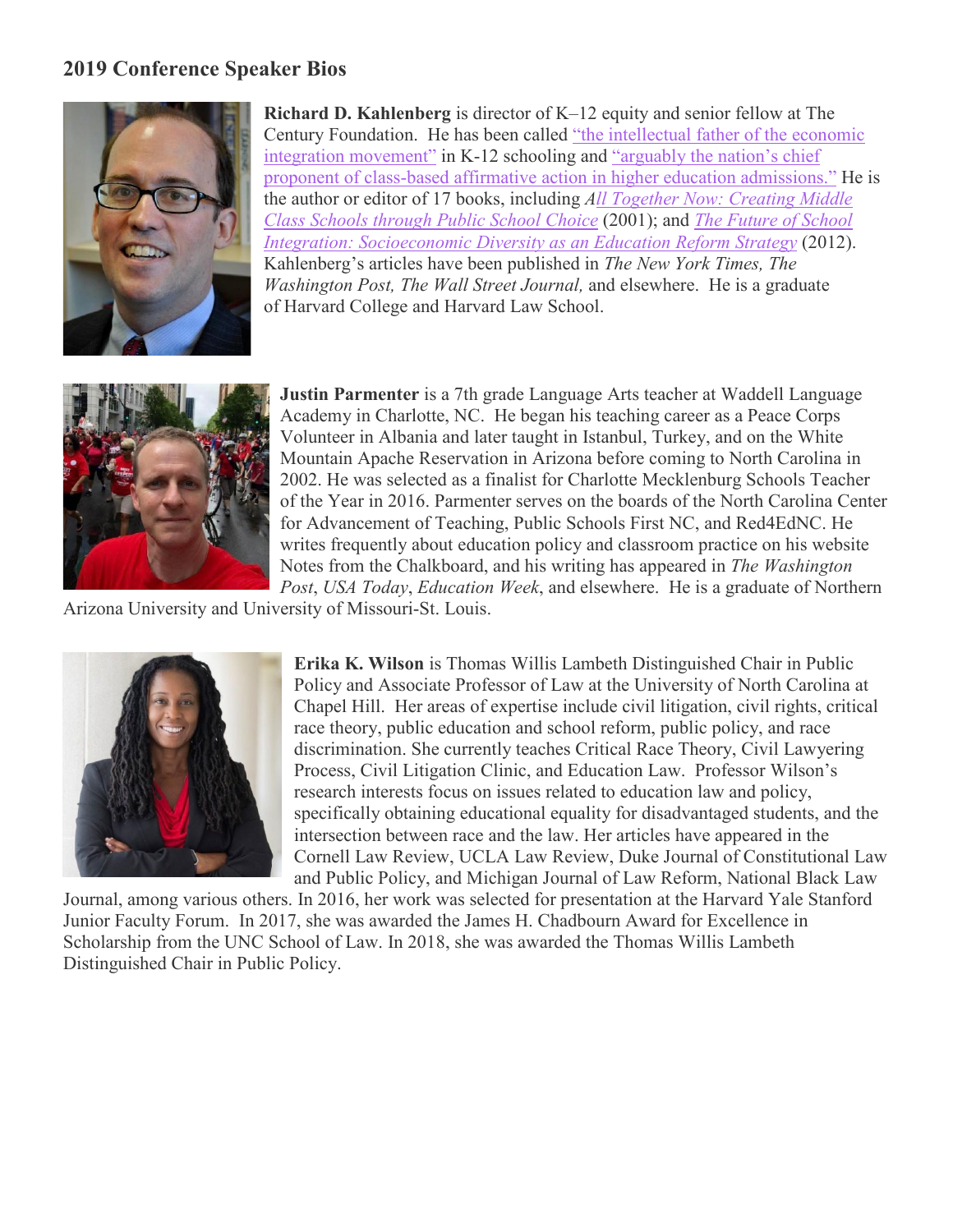

**Stu Egan** is a 21-year veteran English teacher in the Winston-Salem/ Forsyth County School system. Egan grew up in Georgia and obtained a BA in English, his MAEd in English Education from Wake Forest University, and an EdS from Lincoln Memorial University. A National Board Certified Teacher, Egan currently teaches Advanced Placement English Language & Composition, Advanced English Literature and Composition, and Shakespeare as well as chairing the English Department. A father of two children in public schools, Egan also authors the blog *Caffeinated Rage* that deals with educational issues in North Carolina and raising a child with special needs.

**Christine Kushner** is a professional policy analyst and freelance writer who has lived in Wake County since 1989. A product of North Carolina public schools, she graduated from the University of North Carolina at Chapel Hill and has a Master's Degree in Public Affairs from Princeton University. Her work as a policy analyst, consultant and journalist has focused on the fields of public health, health care access, and public education. She has experience in communication, policy, program administration and grant-writing. She has been active in several PTAs, has served on school improvement teams, and still volunteers in WCPSS classrooms. She is a member of Holy Trinity Greek Orthodox Church and is a William Friday Fellow for Human Relations through the Wildacres Leadership Initiative. Christine has served on the Wake County

Board of Education since 2011, serving two terms as Chair and two terms as Vice Chair.



Timothy B. Tyson is senior research scholar at the Center for Documentary Studies at Duke University and adjunct professor of American Studies at the University of North Carolina. His recent New York Times bestseller, *The Blood of Emmett Till*, was a finalist for the 2017 National Book Award and won the Robert F. Kennedy Book Award. His *Blood Done Sign My Name*, finalist for the National Book Critics Circle Award, won the Southern Book Award for Nonfiction and the Grawemeyer Award in Religion. His first book, Radio Free Dixie: Robert F. Williams and the Roots of Black Power, won both the Frederick Jackson Turner Award for best first book in US history and the James Railey Prize for best book on race (Organization of American Historians). His "Ghosts of 1898: Wilmington's Race Riot and the

Rise of White Supremacy" won the 2006 Excellence Award from the National Association of Black Journalists. Tyson serves on the executive boards of the NC NAACP, Repairers of the Breach, and the UNC Center for Civil Rights.



**Kris Nordstrom** is a Senior Policy Analyst with the Education & Law Project. Prior to starting work with the Justice Center in April 2016, Kris spent nine years with the North Carolina General Assembly's nonpartisan Fiscal Research Division, where he provided budget analysis and information to members of the General Assembly on public education issues. Kris holds a Master of Public Policy from the Sanford School of Public Policy at Duke University and BA in Economics from Wake Forest University.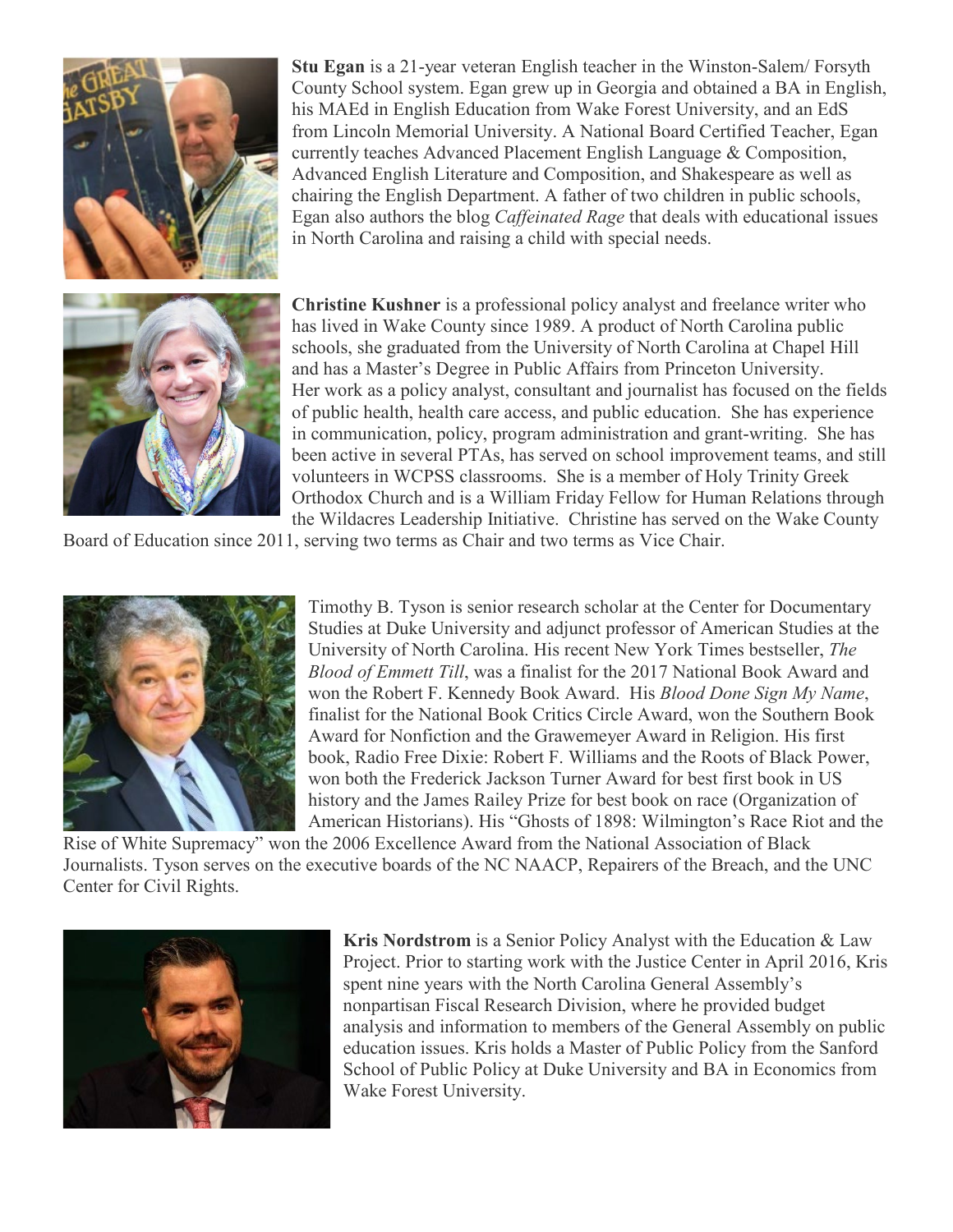

**Carol Sawyer** was elected to the Charlotte-Mecklenburg Board of Education in 2017. On the CMS Board she is a member of the Policy Committee and chairs the Facilities & Operations Committee. She holds master's degrees from the University of Pennsylvania and George Washington University, and earned her bachelor's degree in psychology at the University of Wisconsin in Madison. She has served as director of exhibits and planning at the Museum of Life and Science and as a consultant for nonprofit organizations. Sawyer previously served on the Board of Education's Equity Committee and is a co-founder of the advocacy organizations OneMECK and Mecklenburg ACTS.



Irving L. Joyner is a Professor at North Carolina Central University School of Law since 1982. He regularly teaches courses in Criminal Law; Criminal Procedure; Civil Rights and Race and the Law. He has written three editions of his book, *Criminal Procedure in North Carolina* and has authored several law review articles, including "Pimping Brown v. Board of Education: The Destruction of African-American Schools and the Mis-Education of African American Students" which appeared in the NCCU Law Review. Additionally, Professor Joyner served as the Vice-Chairperson of the 1898 Wilmington Race Riot Commission and co-hosts the highly acclaimed "Legal Eagle Review" which airs on WNCU 90.7 FM. Joyner was honored as the 2004 Lawyer of the Year by the George H. White Bar Association, is a past recipient of the Lawyer of the Year

Award by the North Carolina Association of Black Lawyers and recently received the National Bar Association Legacy Award. Over the years, Joyner has received a number of honors for his work as a civil rights and criminal law litigator and political activist. The most recent recognition was the 2019 NAACP's William Robert Ming Advocacy Award.



**Rob Schofield**, Director of NC Policy Watch, has three decades of experience as a lawyer, lobbyist, writer and commentator. At Policy Watch, Rob writes and edits daily online commentaries and handles numerous public speaking and electronic media appearances. He also delivers a radio commentary that's broadcast weekdays on WRAL-FM and WCHL and hosts *News and Views*, a weekly radio news magazine that airs on multiple stations across North Carolina.



**Angie Scioli** is a nationally board certified high school social studies teacher in Wake County. A former NC Teaching Fellow, she was recognized as Wake County's First Year Teacher of the Year in 1994 and school level honoree in 1999. After earning a master's degree and becoming a police wife and mother, her open letter declaring we should all support public schools by "Wearing Red4Ed on Wed." led to the founding of [Red4EdNC](https://www.red4ednc.com/) in 2013. She is the primary subject of the documentary titled *[Teacher](http://www.teacheroftheyearfilm.com/) of the Year*, released in 2016, and has been published in *The [Washington](https://www.washingtonpost.com/news/answer-sheet/wp/2018/04/09/n-c-teacher-takes-on-critic-who-said-teachers-have-it-easy-and-should-stop-complaining/?noredirect=on) Post*, featured in *[Education](https://www.edweek.org/ew/articles/2018/12/12/teachers-came-together-to-strike-what-will.html) Week*, and recently coauthored an article for the UCLA Law Review. She is a member of the Board of

Advisors of Public Schools First NC and the 9-12 Director for Wake NCAE. She is a graduate of UNC-Chapel Hill and was awarded the Excellence in Teaching Award from that institution in 2018.